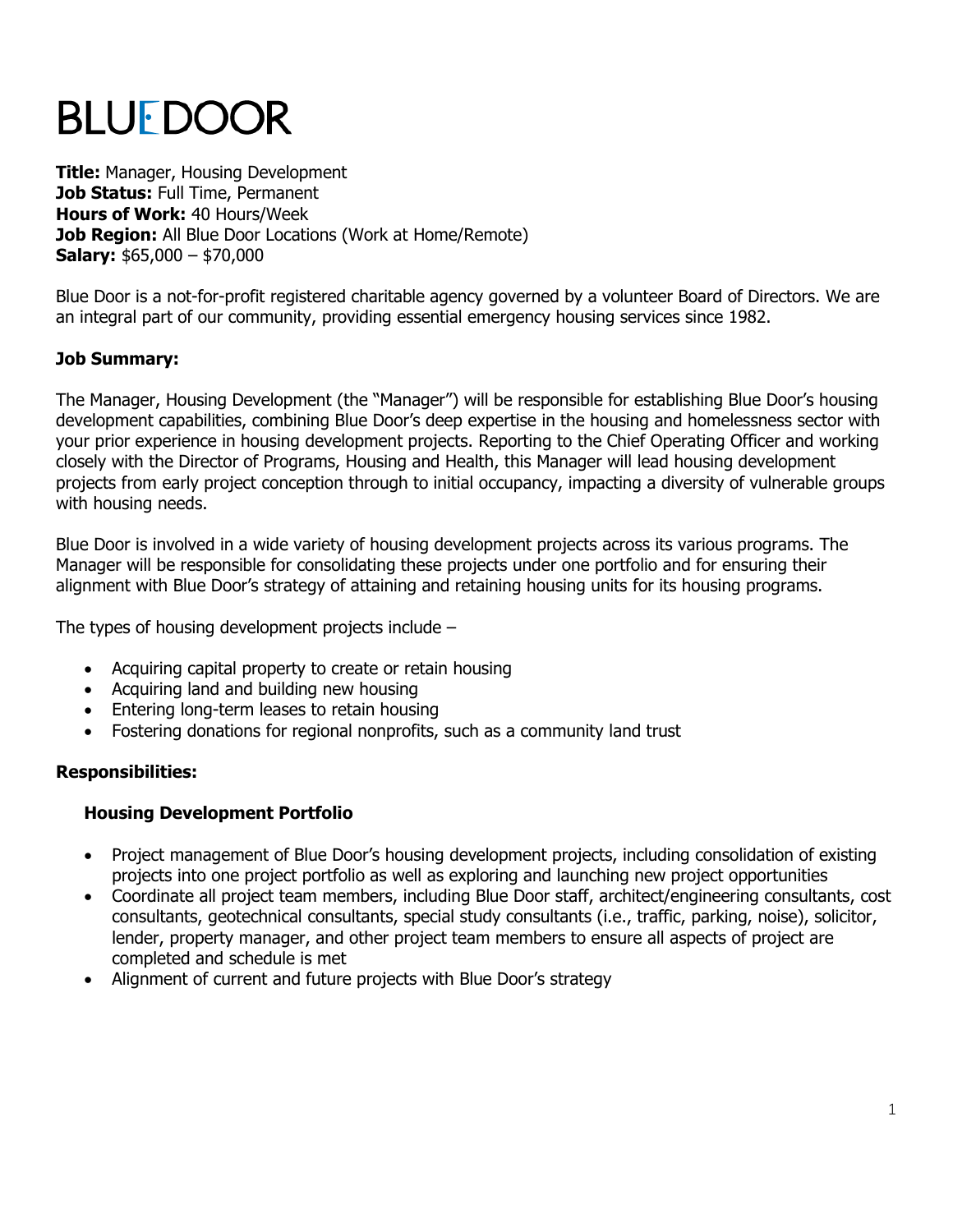# **Project Funding**

- Coordinate preparation of proposal submissions for funding housing projects with Resource Development Department
- Assist in conducting searches for appropriate sites for housing projects and in evaluating the suitability of social purpose real estate
- Assist in preparing submissions for available government programs and follow-up as required
- Report to government agencies, foundations, and other funders with respect to approved programs, as required

## **Project Feasibility and Modelling**

- Assist in preparing reports identifying needs for potential target groups
- Conduct financial feasibility reviews and affordability analysis
- Prepare pro-forma capital and operating budgets for projects and update as required
- Coordinate preparation and delivery of all documentation required by funders to obtain approval for project financing

## **Approvals and Communication**

- Assist in securing all required municipal planning approvals, including official plan amendments, site plan and minor variance and re-zoning, as required
- Liaise with municipal staff throughout the development and construction process to ensure all approvals are in place and requirements and conditions have been met
- Assist with community consultation throughout the development of the housing project, including liaising with neighbourhood associations, local politicians, municipal staff, and other stakeholder groups
- Prepare presentation materials for community consultation and communication

## **Management of Development Project**

- Develop and regularly update project work plan and project schedule
- Assist in preparing offers of purchase and sale for selected sites
- Coordinate the selection of architects, quantity surveyors, lenders, appraisers, soil engineers, environmental consultations, builders/developers, and other key professionals, as required
- Coordinate the preparation, review, and execution of agreements/contracts with a range of professionals and others involved in the development (i.e., architects, quantity surveyor)
- Coordinate preparation of technical studies (i.e., environmental assessments, parking studies, noise studies)
- Act as project manager and organizational contact for key professionals, ensuring project completion
- Attend development and construction site meetings as required

## **Project Occupancy and Program Start**

- Coordinate transfer of warranties to owner, take-over of utilities from builder/developer, staff training for maintenance duties
- Work with project manager and builder to coordinate tenant move-in
- Work with client, property manager and other team members to put in place a marketing plan and rent-up strategy
- Prepare marketing and rental documents (i.e., application, lease agreement, letters of offer) in consultation with other project team members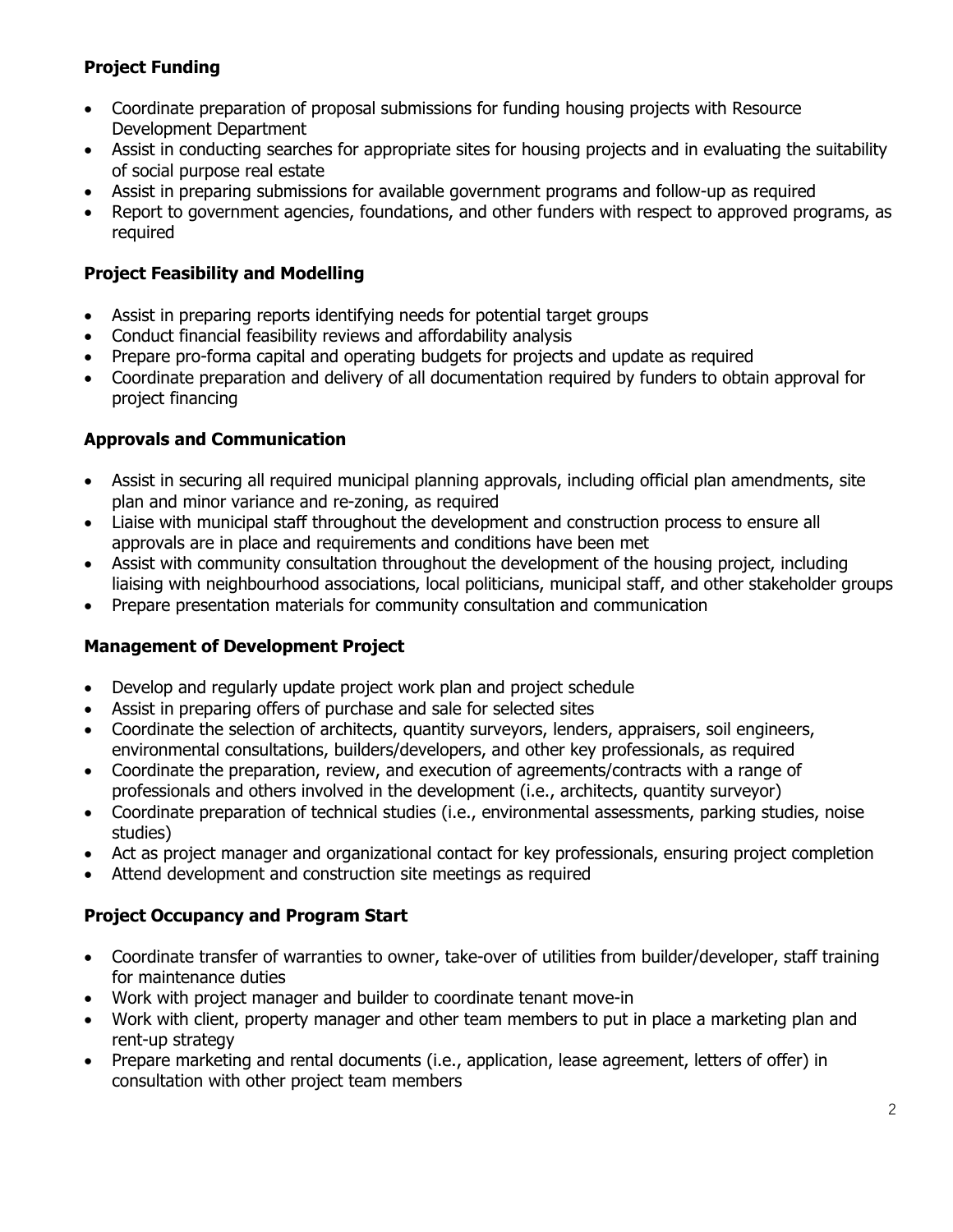• Work with Construct (Blue Door's employment social enterprise), property manager on plan for ongoing maintenance of unit, as required

## **Respect and Professionalism**

- Maintain professionalism in the workplace.
- Work cooperatively alongside and support all Blue Door team members and departments.
- Adhere to the mission, vision, policies and procedures of Blue Door
- Able and willing to promote harm reduction practices in accordance with core standards.
- Attend internal staff meetings and staff training as required.
- Maintain the confidentiality of all client and Blue Door information.
- Foster positive and appropriate relationships with clients, colleagues, community partners and volunteers.
- Provide referrals and follow-up as necessary.
- Meets with COO on a regular basis and participates in completion of annual performance evaluation.

# **Occupational Health & Safety**

- All employees are responsible for carrying out work in a way that does not adversely affect their own health and safety and that of others.
- All employees shall learn and understand health and safety policies and procedures and will comply with them.

# **Qualifications**

- Post-secondary education in relevant field (Planning and Urban Development, Architecture, Engineering, Real Estate Finance)
- Minimum of 3-5 years of experience in social purpose real estate development, with a preference for residential development. Mixed experience is an asset.
- Membership in CIP, OAA, PMP or LEED AP certification would be an asset
- Demonstrated experience in stages of the development cycle
- Strong analytical capabilities in preparing market studies
- Ability to gather, research and analyze data
- Familiarity with housing projects: financial, funding structure and programs
- Experience with Microsoft Office programs
- High level of accountability and dependability
- Valid driver's licence
- Excellent interpersonal, written, and verbal communication skills

Knowledge and skills assessment tests will be used pre-employment to evaluate potential candidates.

#### **At Blue Door we believe that to support our clients and continue to do the work we do, it is important that we take care of our employees by offering the following Benefits and Company Perks!**

- Comprehensive Benefits
- Paid time off such as personal needs days, sick days, float days and generous vacation time
- RRSP
- Work-life balance
- Teamwork and Independent Work